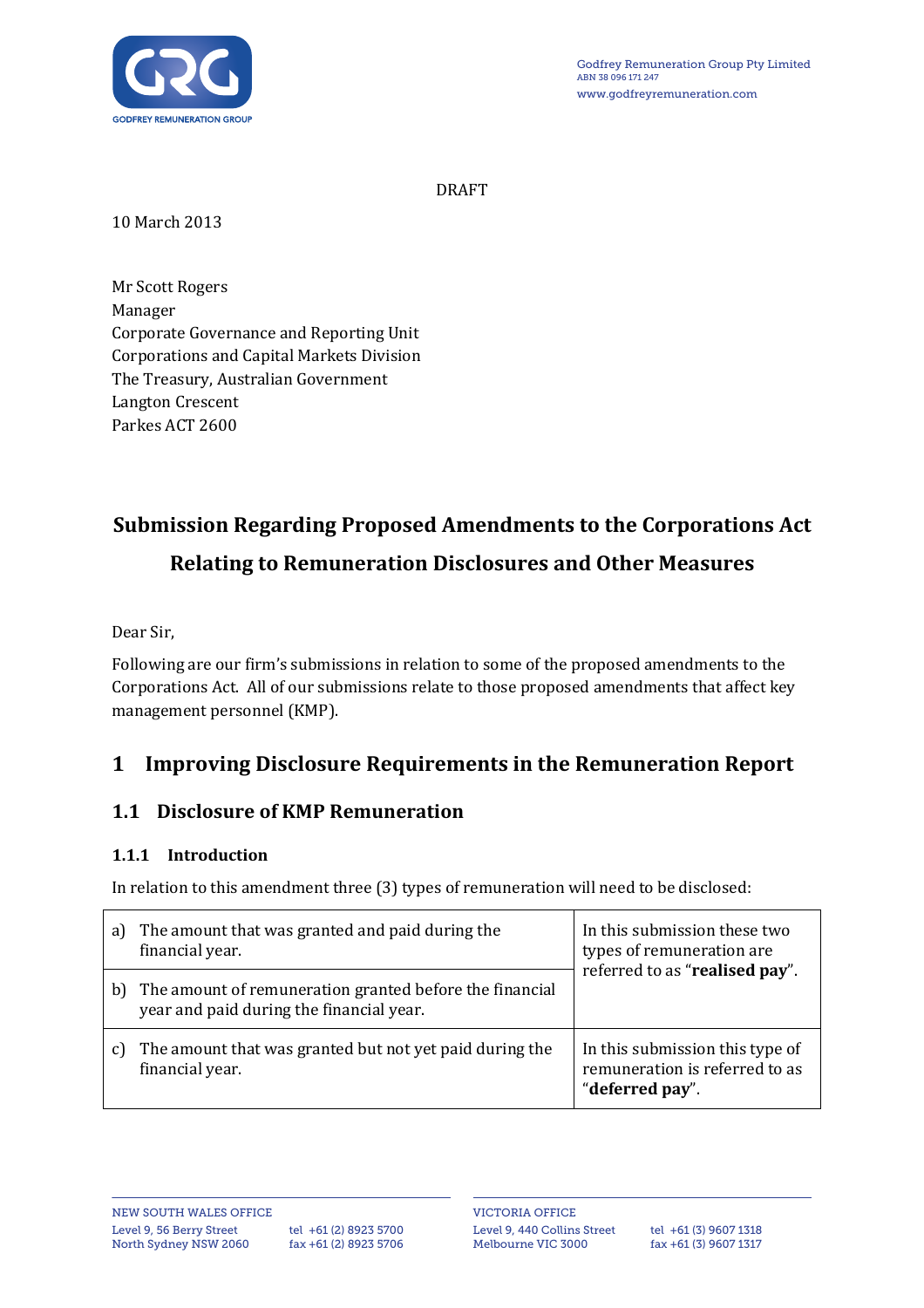#### 1.1.2 Remuneration Paid in Year

#### 1.1.2.1 Realised Pay

Realised pay seems to be referring to remuneration that has been paid during the relevant year. According to the Online Legal Dictionary, "payment" means the ""fulfilment of a promise; the performance of an agreement. A delivery of money, or its equivalent in either specific property or services, by a debtor to a creditor." Thus, it appears that the proposed legislation is requiring disclosure of the value delivered to KMP at the date that payment occurs. For salary and incentives that are paid in cash the date and value of payments are easily determined. For payments in kind the date and value of payments is more challenging to determine and clarification of the legislative requirements is needed. Many payments in kind to KMP will arise from grants of equity (shares, rights and options). As discussed below the time of payment can vary and would appear to be typically either on vesting or on cessation of dealing restrictions following vesting. As also discussed below it would seem reasonable to adopt the taxing point as the time of payment and the taxable value as the value of the payment. Whether this approach or an alternative is used it will be critical for the legislative intent to be made clear.

Attachment A illustrates the reporting of realised pay. It also provides guidelines as to the completion of the statement based on assumptions we have made about the timing and value of equity grants. Amounts that would fall into this category typically would include:

- 1. Fixed annual remuneration (FAR) (salary, superannuation contributions, other benefits and fringe benefits tax (FBT)) that was due and paid during the financial year) and FAR amounts deferred from a previous year,
- 2. Short term incentive (STI) that was paid during the financial year usually will relate to the prior year's performance, and
- 3. Long term incentive (LTI) that was taxable under the employee share scheme (ESS) taxing provisions during the financial year, (some ESS benefits are taxed as fringe benefits and not under the income tax provisions, therefore it will be important to clarify whether such ESS benefits are to be reported as realised pay)
- 4. Sign-on payments paid during the financial year, and
- 5. Termination payments made during the financial year.

In relation to LTIs it is common practice for equity to be granted to KMP and for there to be a vesting period for each grant which is followed by a period when dealing in the equity is restricted. It is only when the dealing restrictions cease to apply that the KMP may realise, through sale of the equity, any benefit that has accrued in the equity. However, being able to realise a benefit does not equate to realising it, if the person has a choice to delay the timing of the realisation. These comments are intended to emphasise the need to define the term 'realised' pay.

Dealing restrictions are applied to ensure that KMP retain ownership of the equity for a minimum period, being the term of the restrictions. They will also defer the taxing point (if applied at the time of grant) for the period of the restriction; but the taxing point cannot be deferred beyond the earlier of the elapse of seven (7) years from the grant and termination of the employment. Unless the taxing point is also deferred by the dealing restrictions companies would be unlikely to apply dealing restrictions as it would be grossly unfair to preclude KMP from selling equity to fund their tax liability when it arises. If equity is not sold at the taxing point then KMP may be taxable on accrued benefits that may not be realised if the share price should fall before the equity may be sold. Other reasons for imposing dealing restrictions are that KMP are often precluded by the insider provisions of the Corporations Act from selling equity and even when that may sell equity



**GODFREY REMUNERATION**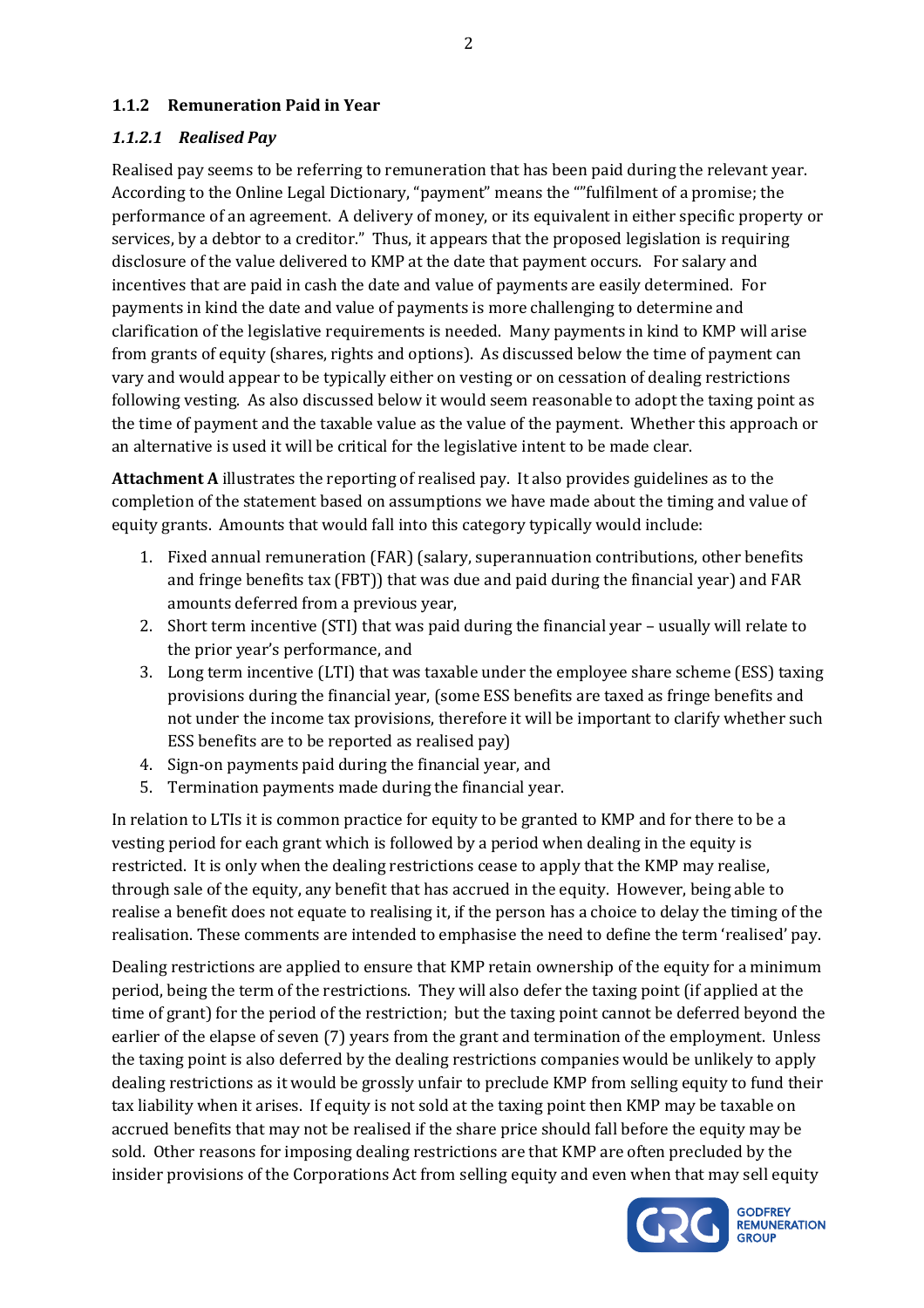they feel that they should not do so as it may give the market the wrong impression as to their views of the current state and prospects of the company.

In item 3 above it has been assumed that paid means the equity has vested and any dealing restrictions have ceased to apply, which is the employee share scheme (ESS) taxing point. This approach seems to be reinforced by comments in the Explanatory Memorandum such as: "pay that has been received due to past pay being crystallised" (para 2.31) and "will now report what is realised pay" (para 2.32). It means that the same value that is taxed as income of KMP from equity grants will also generally be the value that is disclosed. Of course, many KMP retain some or all of the shares acquired from LTI equity which is one of the reasons for providing LTIs in the form of equity. Thus, the LTI benefit that is available at the ESS taxing point may not be realised if shares are retained and the share price falls. At best it represents pay that could be realised at the first opportunity to do so. Clarification of whether our assumed approach is what the legislation intends should be considered. Whether use of the term "realised" is appropriate should be reviewed.

It would also be helpful if it could be clarified how indeterminate rights which vest subsequent to a termination of employment are to be treated. Under the income tax law if an indeterminate right is settled in cash then it is taxable in the year the indeterminate right vests and the cash payment is made. If the indeterminate right is settled in shares, then the value of the shares at the date of termination of employment is taxed in the year the termination of employment occurred even if the indeterminate right vests several years after the termination of employment. This requires an amendment of the KMP's tax return for the year in which the termination of employment occurred. For purposes of disclosure of realised pay it would seem more appropriate for the value at the date when vesting has occurred and dealing restrictions have ceased to apply to be the value that is disclosed and for it to be disclosed in the year when that occurs rather than in the year of termination of employment. If it is to be disclosed in the year of the termination of employment then companies will need to prepare and lodge amended Remuneration Reports possibly each year for typically up to three years after the year in which the termination of employment occurred. Such a requirement would seem to be overly onerous and would confuse rather than add to clarity of what remuneration has been realised by KMP.

#### 1.1.2.2 Earned Pay

An alternative to the foregoing approach would be to require disclosure of the value of equity grants at the time that they vest irrespective of whether or not they are subject to disposal restrictions. Given that it may not be realisable it may need a different term such as earned pay.

This approach has the advantage of not overly delaying the recognition and report of equity remuneration. Again if this approach is preferred then it should be made clear in the legislation or the Explanatory Memorandum.

#### 1.1.3 Deferred Pay

Attachment B illustrates the reporting of deferred remuneration opportunities that were granted during the financial year but will not be paid, if paid at all, until a subsequent financial year. It also provides guidelines as to the completion of the statement.

#### 1.1.3.1 Short Term Incentives (STIs)

In relation to STIs it is our understanding that many companies do not have threshold, target and stretch levels of STI. Some have a target or stretch only whereas others have a relationship

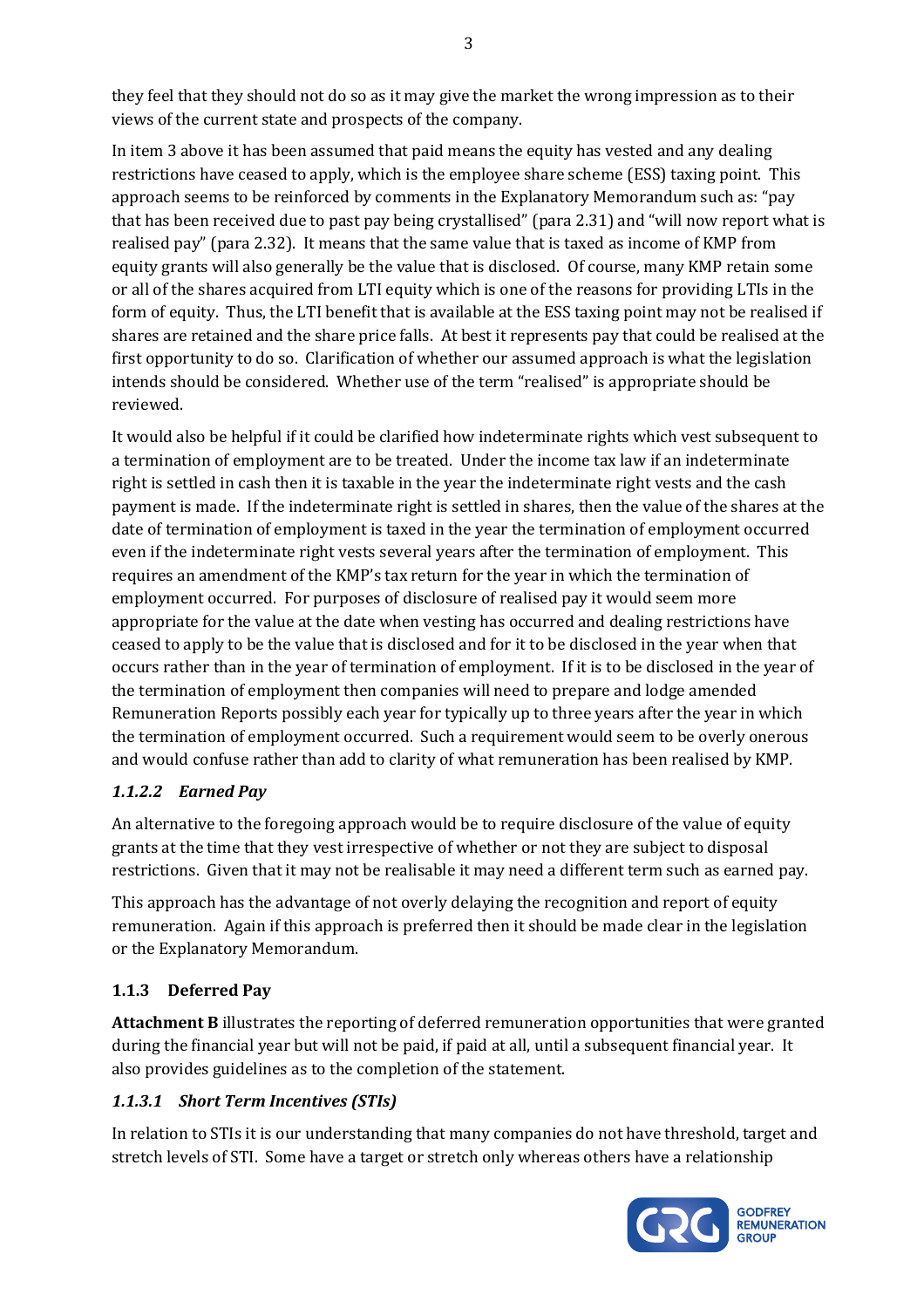between performance such as profit and the amount that may be earned from the STI e.g. STI is x% of profit above a minimum profit level. If threshold, target and stretch were to be defined then most companies should be able to quantify the values associated with these levels of performance. Example definitions follow for your consideration:

| Threshold | The minimum level of performance that would be seen as<br>warranting a minimal level of STI award.                                                                                                         |
|-----------|------------------------------------------------------------------------------------------------------------------------------------------------------------------------------------------------------------|
| Target    | The STI award that may be earned when a challenging but<br>achievable level of performance is achieved.                                                                                                    |
| Stretch   | The amount of STI award that may be earned when performance<br>achieves a level that is considered to be outstanding and unlikely<br>to be achieved other than rarely. It may be the maximum STI<br>award. |

If concepts such as these are not required to be disclosed then it will be more difficult for shareholders to understand the STI award opportunity. These aspects could be covered in the Explanatory Memorandum that accompanies the legislation when it is submitted to Parliament.

#### 1.1.3.2 Long Term Incentives (LTIs)

Most LTI plans in Australia are based on grants of equity that may vest after a period of service if specified vesting conditions are satisfied. Where equity is granted the value at grant should be the value that is disclosed. It would be the undiscounted market value of the shares, rights or options less the amount, if any, payable for the equity unit.

While the accounting approaches to the valuation of equity grants and amortisation of that value over the vesting period have merit the amortisation approach does not recognise that remuneration in the form of an equity grant is remuneration for the year of the grant and not remuneration for subsequent years even if it may vest only after subsequent years have elapsed. The amortised value of equity grants that are currently reported as LTI income of KMP is not appropriate and should not be used in the proposed new disclosure statements.

In this regard the nature of the vesting conditions affects the valuation for accounting purposes of the LTI equity grants. Market related vesting conditions are taken into account in valuing the equity units giving rise to a discounted value whereas non-market vesting conditions are not taken into account giving rise to a non-discounted value. Irrespective of the type of vesting conditions the equity grants should be valued consistently and the stretch value should be the full value of the equity granted at the grant date.

#### 1.1.3.3 STI Deferred into Equity

It should be noted that when an STI award is partly satisfied with a deferred grant of equity i.e. equity that does not vest until a latter year, there is no disclosure of that grant of equity under the proposed amendments. This is because:

- a) the STI grant occurred at the beginning of the measurement period when award opportunities disclosed in Attachment B were agreed, and
- b) the payment of the deferred part of the STI will not occur until the equity vests (and any dealing restrictions cease to apply) and it is then disclosed as indicated in **Attachment A**.

It would be appreciated if this aspect could be clarified in the Explanatory Memorandum that accompanies the legislation when it is submitted to Parliament.

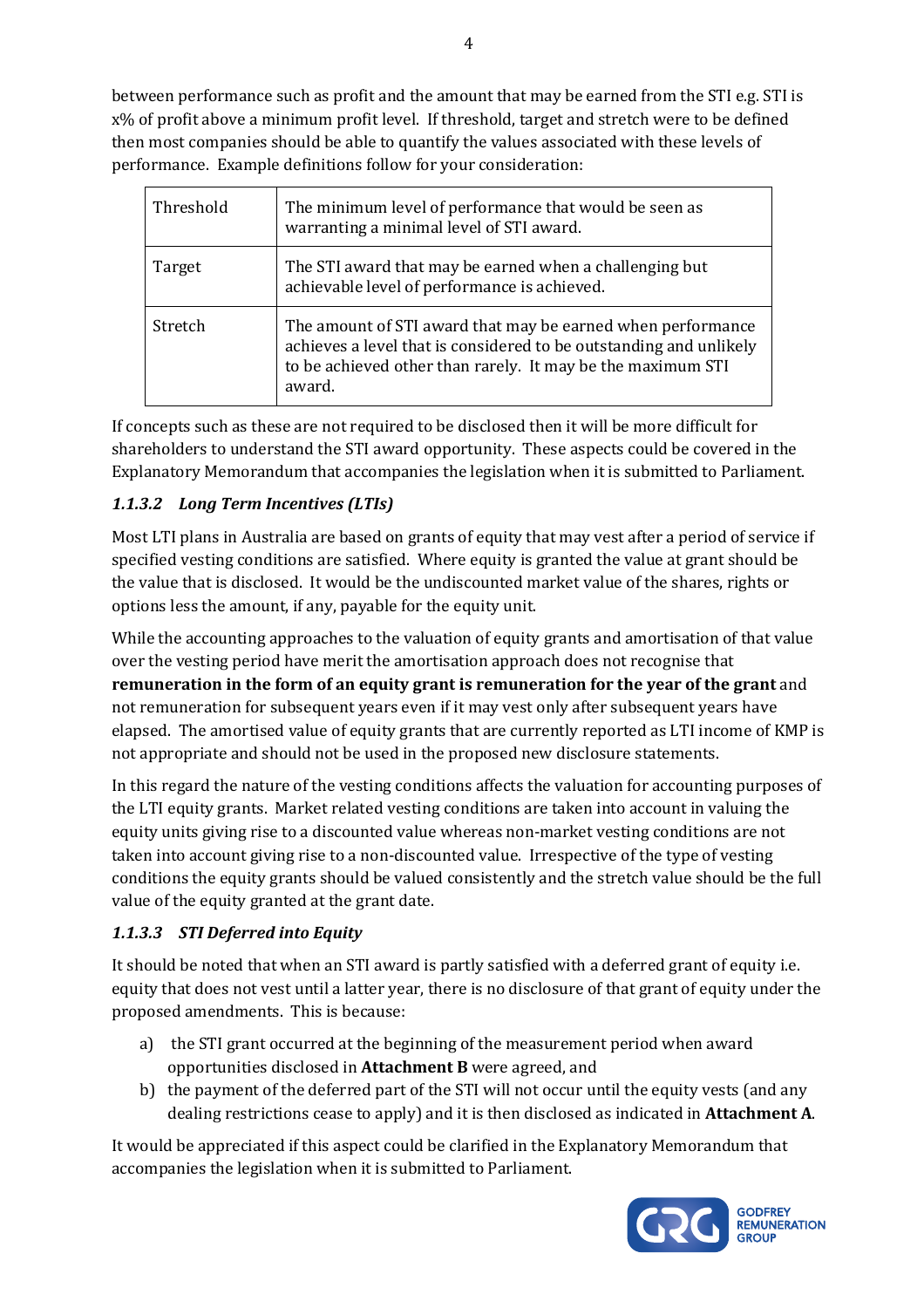### 1.2 Changing Lapsed Options Disclosure from Value to Number

This is an area of disclosure that needs to be extended to cover all forms of equity and not just options. The term 'option' refers to a specific form of right. It does not include shares or equity units generally referred to as 'rights' which are used by the majority of ASX listed companies. For this aspect of disclosure to be truly helpful for shareholders and other stakeholders it needs to cover all forms of equity and expand the information provided. This need will become more critical when disclosure of 'realised pay' is implemented. While 'realised pay' is of interest the company's remuneration policy is more important. This may be deduced from the 'deferred pay' and equity disclosure tables if equity is more fully disclosed as suggested in **Attachment C**.

Attachment C provides a suggested disclosure format for all forms of equity whether granted on a salary sacrifice basis or as a deferred STI or as an LTI. A more complete disclosure as illustrated in Attachment C is a necessary adjunct to the disclosures of Realised and Deferred Pay as discussed earlier in this submission. When the three (3) tables are analysed by various stakeholders they will be able to assess the extent to which variable pay has been then aligned with company performance and shareholder expectations.

### 1.3 Disclosure of all payments made to KMP on Retirement from a Company

We do not have any comments on this aspect other than to point out that three aspects of KMP remuneration that relate to service prior to the termination of employment should not be treated as termination benefits. These are:

- a) Pro-rata STI payment in respect of the part of the year worked prior to the termination of employment,
- b) LTI grants made in years prior to the year in which the termination of employment occurred, and
- c) Pro-rata LTI grants made in the year of the termination of employment in respect of the part of the year worked prior to the termination of employment.

In our view these payments and grants are similar to pro-rata salary paid up to the date of the termination of employment.

#### 1.4 Description of Remuneration Governance Framework

We do not have any comments on this aspect.

#### 1.5 Clawback of Over Paid Remuneration

While this has not been an area on which we have any statistics as to the frequency or extent of material misstatement and omissions in the accounts of ASX listed companies our impression is that this would occur very rarely. Further, if it did occur and KMP were responsible for the material misstatement or omission then it is likely that it would be matter that the company would pursue through the courts. In these circumstances there seems to be little need, if any, for a clawback provision.

Usually the Explanatory Memorandum reflects the proposed legislation and explains its intent however Chapter 3 of the Explanatory Memorandum seems to be somewhat disconnected from the proposed legislation. The Explanatory Memorandum repeatedly refers to "a disclosure requirement for a company's clawback policy," whereas the proposed amendments require:

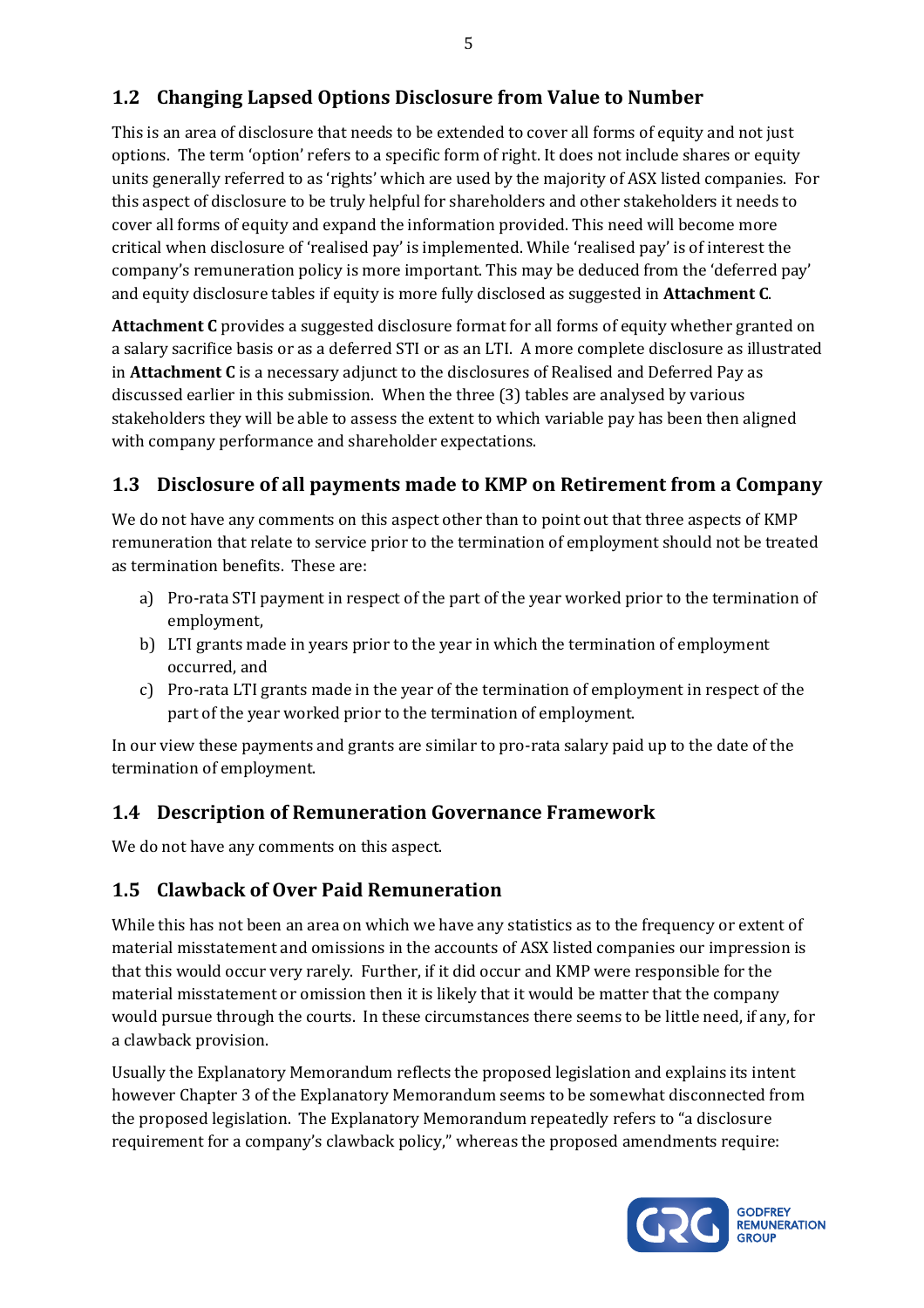- a) if a material misstatement or omission has occurred in the company's accounts for any of the prior three years, and
- b) if there has been an overpayment of remuneration to key management personnel (KMP) as a result of the material misstatement or omission,

then the company must disclose in its Remuneration Report for the year in which it became aware of the material misstatement or omission,

- c) whether any overpayment to Key Management Personnel [KMP] has been or will be clawedback, or
- d) if no remuneration is to be clawed back then an explanation.

Clearly the proposed requirements fall well short of a requirement to disclose the company's clawback policy or even details of the amounts clawbacked either individually or collectively from KMP. This aspect needs to be clarified before the legislation and Explanatory Memorandum are finalised.

While the legislation focuses on overpaid remuneration it ignores the possibility that KMP may have been underpaid remuneration as a result of material misstatements or omissions. In the experience of the writer most companies would not seek to make good underpaid remuneration in these circumstances. By not also covering underpaid KMP remuneration the proposed amendments are unbalanced and clearly biased. Such a stance may be reasonable for legislation designed to protect shareholder interests.

Overpaid remuneration will generally only arise in relation to incentive remuneration. This will mean that the clawback provisions will generally not apply to non-executive directors as the remuneration of non-executive director must be a "fixed sum" as required under ASX Listing Rule 10.17.2. Thus, the clawback provisions are mainly aimed at executive KMP.

Incentive remuneration for executive KMP generally consists of two elements being STI and LTI. STIs usually consider individual performance, business unit performance and company performance. Individual performance generally does not focus on financial results and therefore this aspect would not be subject to clawback. Of course, if a financial gate were to apply to an STI plan then it could bring within the ambit of clawback all aspects of the STI. Business and company performance generally includes financial measures as well as other measures such as production and health, safety and environment. Again the non-financial measures would not be subject to clawback. Thus it would only be incentives that arose from financial measures that would be subject to clawback. Could this lead to the undesirable consequence of STI and LTI plans using less financial measures?

Once an STI is earned it is common practice for part of it to be deferred into shares or rights that vest based on completion of a period of service. Even if the deferred STI was not related to financial measures the value of the deferred amount will vary in line with movements in the company's share price which may be influenced by material misstatements or omissions. As the company would not incur any cost to increase the value of the shares as that is a market influence it may be argued that the company would have no right to recover any overpaid remuneration that arose in such circumstances. Is the role of a clawback policy to recover costs incurred by the company that should not have been incurred or is it to penalise KMP by removing any benefits derived as a result of material misstatements or omissions? Similar situations may arise in relation to LTI plans. This aspect needs to be clarified.

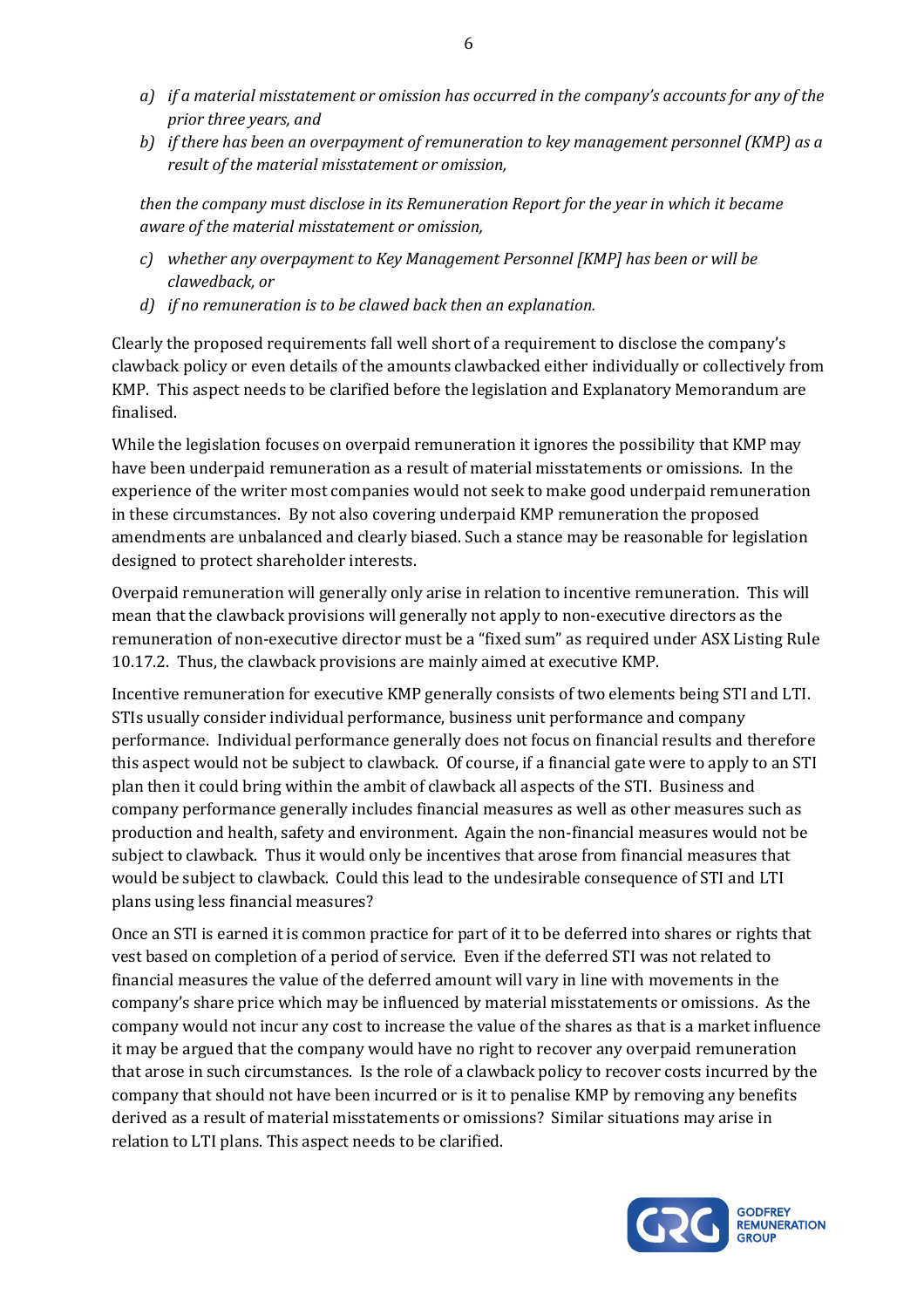An impact of the clawback amendment will most likely be that companies will seek to quarantine part of STI and/or LTI benefits for up to three (3) years after they have been earned so that they are available to be clawedback. This will required dealing restrictions to be placed on earned incentives.

By delaying KMP access to incentives that have been earned the effectiveness of the incentives will be severely diminished. Studies have shown that incentives with long earning or deferral periods tend to be heavily discounted in the minds of executives and therefore have less motivational impact. A likely company response may be to increase the value of the incentives on offer to counter this perceived discounting effect.

Given that clawbacks would only be required in a small minority of cases it seems excessive to introduce legislation that may seriously undermine the effectiveness of incentive plans. Our view is that this proposal should not be implemented.

It is trusted that the foregoing comments are of assistance. If you have any questions in Relation to this matter please feel free to give me a call.

Yours sincerely,

Denis Godfrey Managing Director

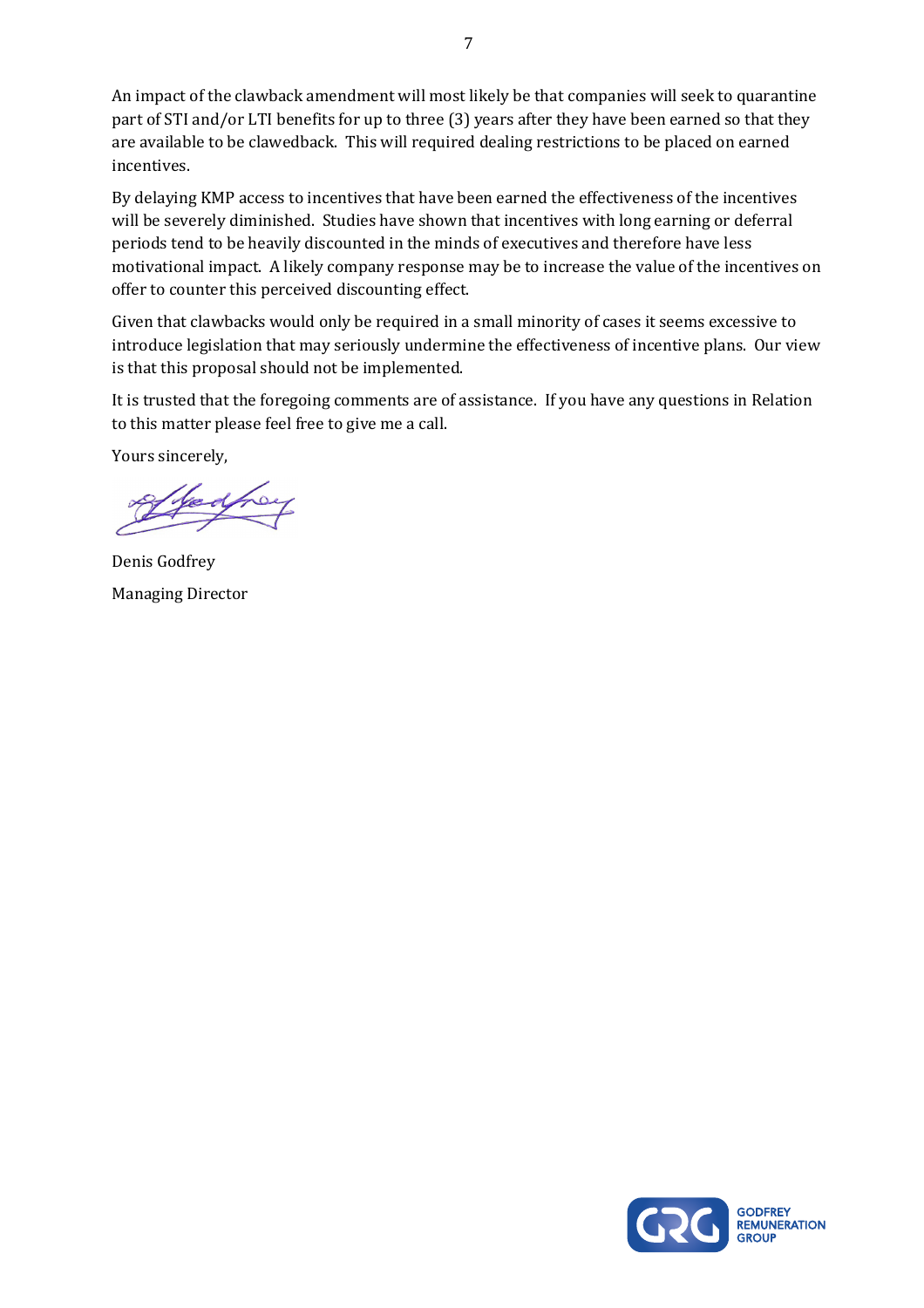## 2 Attachment A – Realised Pay

|      | <b>Realised Remuneration</b> |                       |                      |                    |                         |                        |                                                           |                           |                                                                                                                                                                                                                                                                                                            |           |             |  |  |  |
|------|------------------------------|-----------------------|----------------------|--------------------|-------------------------|------------------------|-----------------------------------------------------------|---------------------------|------------------------------------------------------------------------------------------------------------------------------------------------------------------------------------------------------------------------------------------------------------------------------------------------------------|-----------|-------------|--|--|--|
| Role | Name                         | Year<br><b>Ending</b> | Paid for the<br>Year | <b>FAR Due and</b> |                         |                        | <b>FAR Due in a</b><br><b>Prior Year</b><br>and Paid this |                           | <b>Realised STI</b><br><b>Realised LTI</b><br>(paid value of<br>(paid value of equity is its benefit value at vesting which may differ equity is its benefit value at vesting which may differ from the amount that<br>from the amount that is realised by the executive)<br>is realised by the executive) |           |             |  |  |  |
|      |                              |                       |                      | Year               | <b>Performance Year</b> | <b>Form of Payment</b> | Amount                                                    | <b>Performance Period</b> | <b>Form of Payment</b>                                                                                                                                                                                                                                                                                     | Amount    |             |  |  |  |
|      |                              |                       |                      |                    | 2013                    | Cash                   | \$200,000                                                 | 1/7/2010 to 30/6/2013     | Rights                                                                                                                                                                                                                                                                                                     | \$400,000 |             |  |  |  |
|      |                              |                       |                      |                    | 2012                    | Shares                 | \$100,000                                                 | 1/7/2010 to 30/6/2013     | Cash                                                                                                                                                                                                                                                                                                       | \$1,000   |             |  |  |  |
|      |                              |                       |                      |                    | 2011                    | Shares                 | \$70,000                                                  |                           |                                                                                                                                                                                                                                                                                                            |           |             |  |  |  |
|      |                              | 2014                  | \$1,000,000          |                    |                         |                        | \$370,000                                                 |                           |                                                                                                                                                                                                                                                                                                            | \$401,000 | \$1,771,000 |  |  |  |
|      | MD&CEO Mr J. Young           |                       |                      |                    |                         |                        |                                                           |                           |                                                                                                                                                                                                                                                                                                            |           |             |  |  |  |
|      |                              |                       |                      |                    | 2012                    | Cash                   | \$150,000                                                 | 1/7/2009 to 30/6/2012     | Rights                                                                                                                                                                                                                                                                                                     | \$300,000 |             |  |  |  |
|      |                              |                       |                      |                    | 2011                    | <b>Shares</b>          | \$75,000                                                  | 1/7/2009 to 30/6/2012     | Cash                                                                                                                                                                                                                                                                                                       | \$1,000   |             |  |  |  |
|      |                              |                       |                      |                    | 2010                    | Shares                 | \$50,000                                                  |                           |                                                                                                                                                                                                                                                                                                            |           |             |  |  |  |
|      |                              | 2013                  | \$900,000            |                    |                         |                        | \$275,000                                                 |                           |                                                                                                                                                                                                                                                                                                            | \$301,000 | \$1,476,000 |  |  |  |

| <b>Realised Remuneration</b> |             |      |                                                                                                                                                                                                                                                          |                                                                                                                         |                                                         |                                                                                                                                                                                                                                                                                                            |                                                                                                                                                                                                              |                                                              |                                                                                       |                                                                             |                                                                 |  |  |
|------------------------------|-------------|------|----------------------------------------------------------------------------------------------------------------------------------------------------------------------------------------------------------------------------------------------------------|-------------------------------------------------------------------------------------------------------------------------|---------------------------------------------------------|------------------------------------------------------------------------------------------------------------------------------------------------------------------------------------------------------------------------------------------------------------------------------------------------------------|--------------------------------------------------------------------------------------------------------------------------------------------------------------------------------------------------------------|--------------------------------------------------------------|---------------------------------------------------------------------------------------|-----------------------------------------------------------------------------|-----------------------------------------------------------------|--|--|
|                              |             |      |                                                                                                                                                                                                                                                          |                                                                                                                         | <b>Realised STI</b>                                     |                                                                                                                                                                                                                                                                                                            |                                                                                                                                                                                                              |                                                              | <b>Realised Total</b>                                                                 |                                                                             |                                                                 |  |  |
| Role                         | <b>Name</b> | Year | <b>FAR</b>                                                                                                                                                                                                                                               |                                                                                                                         | Performance<br>Period                                   |                                                                                                                                                                                                                                                                                                            | Amount                                                                                                                                                                                                       | <b>Performance Period</b>                                    | <b>Target Amount</b>                                                                  | Amount                                                                      | Remuneration                                                    |  |  |
|                              |             |      | Enter the<br>total amount<br>of salary<br>benefits and<br>FBT due and<br>paid this<br>year. If pre-<br>payments of<br>a prior year<br>are<br>recovered<br>then the<br>amount paid<br>this year<br>would be<br>lower by the<br>amount of<br>the recovery. | Enter amount<br>of FAR that<br>were due and<br>payable in a<br>prior year but<br>payment<br>l occurred in<br>this year. | Enter the<br>measurement<br>period for the STI<br>award | Enter the form of<br>payment. If in<br>equity it is the value<br>at the date when<br>both vesting and<br>cessation of dealing<br>restrictions have<br>occurred. For<br>example if Rights<br>were granted to<br>defer payment of<br>STI awards then<br>shares would be<br>received when the<br>Rights vest. | Enter the<br>amount of<br>gross cash<br>payment or<br>the benfit<br>value at the<br>time when<br>both vesting<br>and cessation<br>of dealing<br>restictions<br>have occurred<br>if in the form<br>of equity. | Enter the beginning and<br>end of the measurement<br>period. | Enter the form of<br>equity which vested or<br>other form of<br>payment such as cash. | Enter the<br>amount<br>received or<br>the benfit<br>value of the<br>equity. | Enter the total<br>of FAR, realised<br>STI and realised<br>LTI. |  |  |

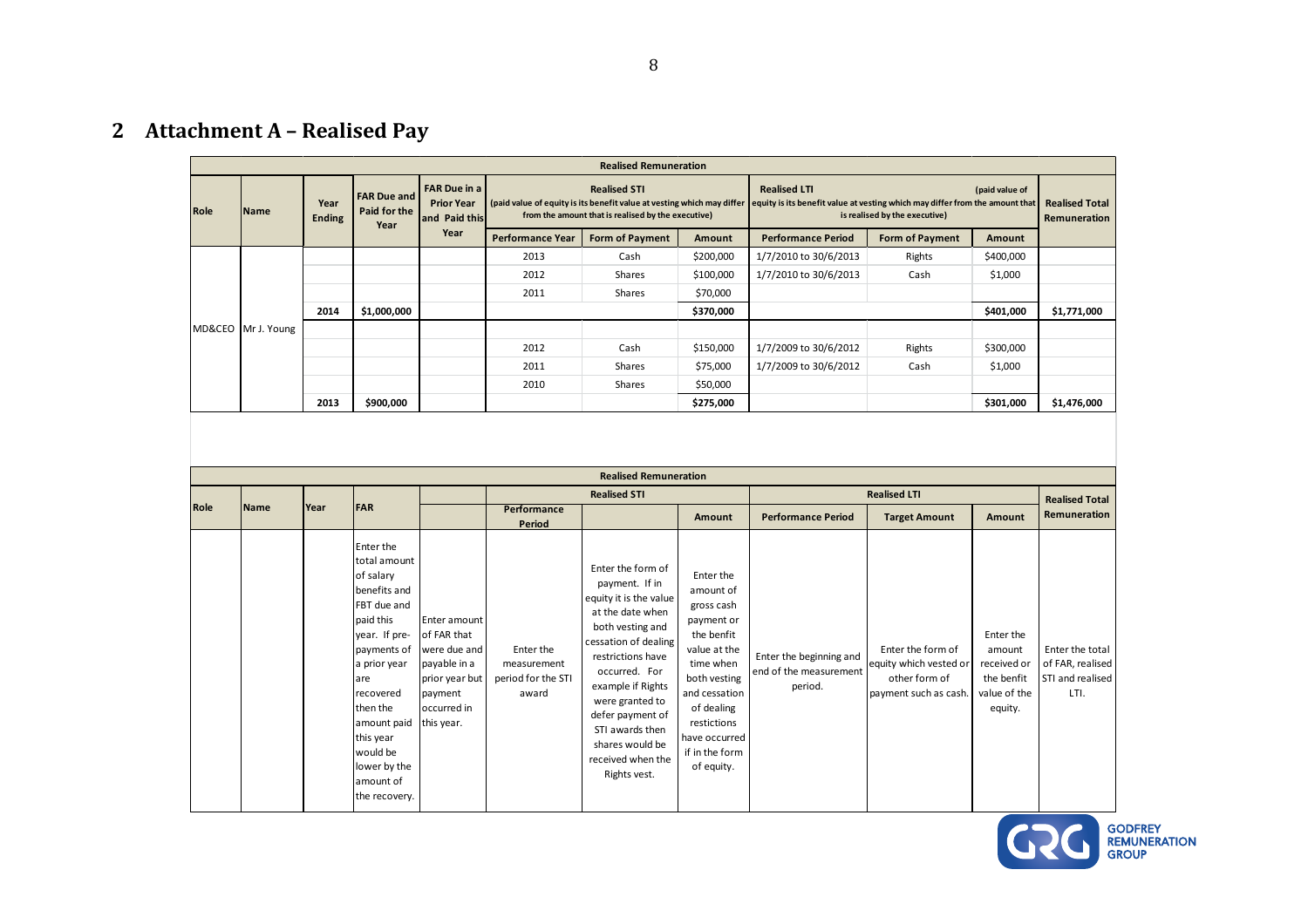|      |             |      |                |           |               |                | <i>Redefinition D</i> Deferred Remancration Opportunity |               |                |           |               |           |  |
|------|-------------|------|----------------|-----------|---------------|----------------|---------------------------------------------------------|---------------|----------------|-----------|---------------|-----------|--|
|      |             |      |                |           |               |                | <b>Deferred Remuneration Opportunity</b>                |               |                |           |               |           |  |
| Role | <b>Name</b> | Year | <b>STI</b>     |           |               |                | LTI (value at grant date)                               |               |                |           |               |           |  |
|      |             |      | <b>Minimum</b> | Threshold | <b>Target</b> | <b>Maximum</b> | <b>Equity Type</b>                                      | <b>Number</b> | <b>Minumum</b> | Threshold | <b>Target</b> | Stretch   |  |
|      |             |      |                |           |               |                | T1 Performance Rights (TSR)                             | 100,000       | \$0            | \$0       | \$200,000     | \$400,000 |  |
|      |             |      |                |           |               |                | T2 Performance Rights (EPS)                             | 100,000       | \$0            | \$100,000 | \$200,000     | \$400,000 |  |
|      |             | 2014 |                |           |               |                | T3 Performance Rights (milestones)                      | 50,000        | \$0            | \$50,000  | \$100,000     | \$200,000 |  |
|      |             |      |                |           |               |                | <b>T4 Retention Rights</b>                              | 50,000        | \$0            | \$0       | \$100,000     | \$100,000 |  |

#### 3Attachment B - Deferred Remuneration Opportunity

MD&CEO Mr J. Young

2013

\$0 \$200,000 \$400,000 \$800,000

\$0 \$18,000 \$360,000 \$720,000

|             | <b>Deferred Remuneration Opportunity</b> |              |                                                                             |                                                                   |                                                                                                                                                 |                                                                                                                                                               |                                       |                                                        |                                                                            |                                                                                                               |                                                                                                            |                                                                                                                                                                      |  |  |
|-------------|------------------------------------------|--------------|-----------------------------------------------------------------------------|-------------------------------------------------------------------|-------------------------------------------------------------------------------------------------------------------------------------------------|---------------------------------------------------------------------------------------------------------------------------------------------------------------|---------------------------------------|--------------------------------------------------------|----------------------------------------------------------------------------|---------------------------------------------------------------------------------------------------------------|------------------------------------------------------------------------------------------------------------|----------------------------------------------------------------------------------------------------------------------------------------------------------------------|--|--|
| <b>Role</b> | Name                                     | <b>IYear</b> | <b>STI</b>                                                                  |                                                                   |                                                                                                                                                 |                                                                                                                                                               | LTI                                   |                                                        |                                                                            |                                                                                                               |                                                                                                            |                                                                                                                                                                      |  |  |
|             |                                          |              | <b>Minimum</b>                                                              | <b>Threshold</b>                                                  | <b>Target</b>                                                                                                                                   | <b>Maximum</b>                                                                                                                                                | <b>Equity Type</b>                    | <b>Number</b>                                          |                                                                            |                                                                                                               |                                                                                                            | Amount                                                                                                                                                               |  |  |
|             |                                          |              | Enter the<br>minimum<br>amount<br>that may be<br>earned<br>from the<br>STI. | Enter the<br>amount that  <br>may be<br>threshold<br>is achieved. | Enter the<br>amount that<br>may be<br>earned from earned from<br>the STI when the STI when<br>target<br>performance performance<br>is achieved. | Enter the<br>maximum<br>amount that<br>may be earned<br>from the STI or<br>the amount<br>that may be<br>earned when<br>stretch<br>performance is<br>achieved. | Enter the types of equity LTI grants. | Enter the<br>number of LTI<br>equity units<br>granted. | Enter the<br>minimum value<br>that may be<br>earned from the<br>LTI grant. | Enter the value<br>at grant of the<br>number of<br>will vest when<br>threshold<br>performance is<br>achieved. | Enter the value<br>at grant of the<br>number of<br>will vest when<br>target<br>performance is<br>achieved. | Enter the value<br>at grant of the<br>number of<br>equity units that equity units that equity units that<br>will vest when<br>stretch<br>performance is<br>achieved. |  |  |



\$400,000

\$400,000

\$200,000

\$100,000

\$240,000

\$60,000

\$660,000

 $\frac{300,000}{1000}$  \$150,000 \$600,000 \$1,100,000 T1 Performance Rights (TSR) 80,000 \$0 \$0 \$120,000 \$240,000

T3 Performance Rights (milestones) 40,000 \$0 \$30,000 \$60,000 \$120,000

 $\begin{array}{ccccccc} 0 & \hspace{1.5mm} & 240,000 & \hspace{1.5mm} & 50 & \hspace{1.5mm} & 500,000 & \hspace{1.5mm} & 560,000 \end{array}$ 

T2 Performance Rights (EPS) 80,000 \$0 \$60,000 \$120,000

T4 Retention Rights  $\frac{40,000}{240,000}$  \$0 \$0,000 \$160,000 \$160,000